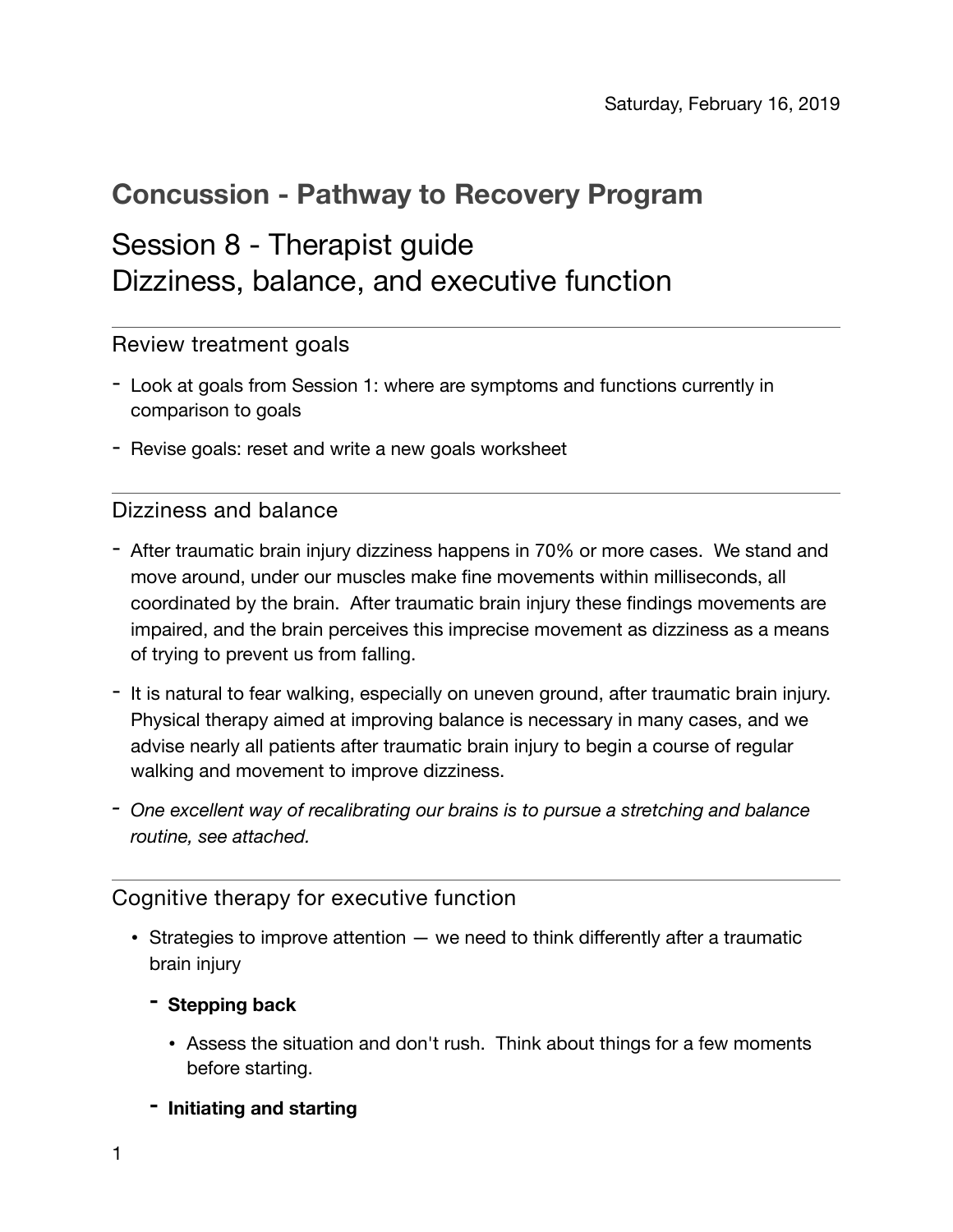- As a few questions: What is it I want to achieve?
- What I want to improve on regarding the current situation?
- What options are available?
- Set a specific goal

#### **- Sequencing and planning**

- Set to the steps needed to achieve the tasks
- Simplify the task, broken down into small pieces, and write these down
- Follow up the steps in the correct order

#### **- Summarizing**

- Try to identify the main points and details: What is important and what is not important?
- Imagine that your above information, try to get a helicopter view. Yourself by starting and finishing sentences: "The main idea is…"

#### **- Sustained attention**

- Remove distractions
- Use external cues
- **- Work at your best time of day** 
	- Take frequent rests
	- In the middle of complex tasks, check everything to make sure it is going according to plan

#### **- Self-monitoring**

- Have I accomplished what I wanted to accomplish?
- Use a checklist and checking one's work
- **- Shifting and solving problems** 
	- Look and recognize errors and then try to do the test different. Try to be flexible. What are other options?
	- Allow more time to do the task